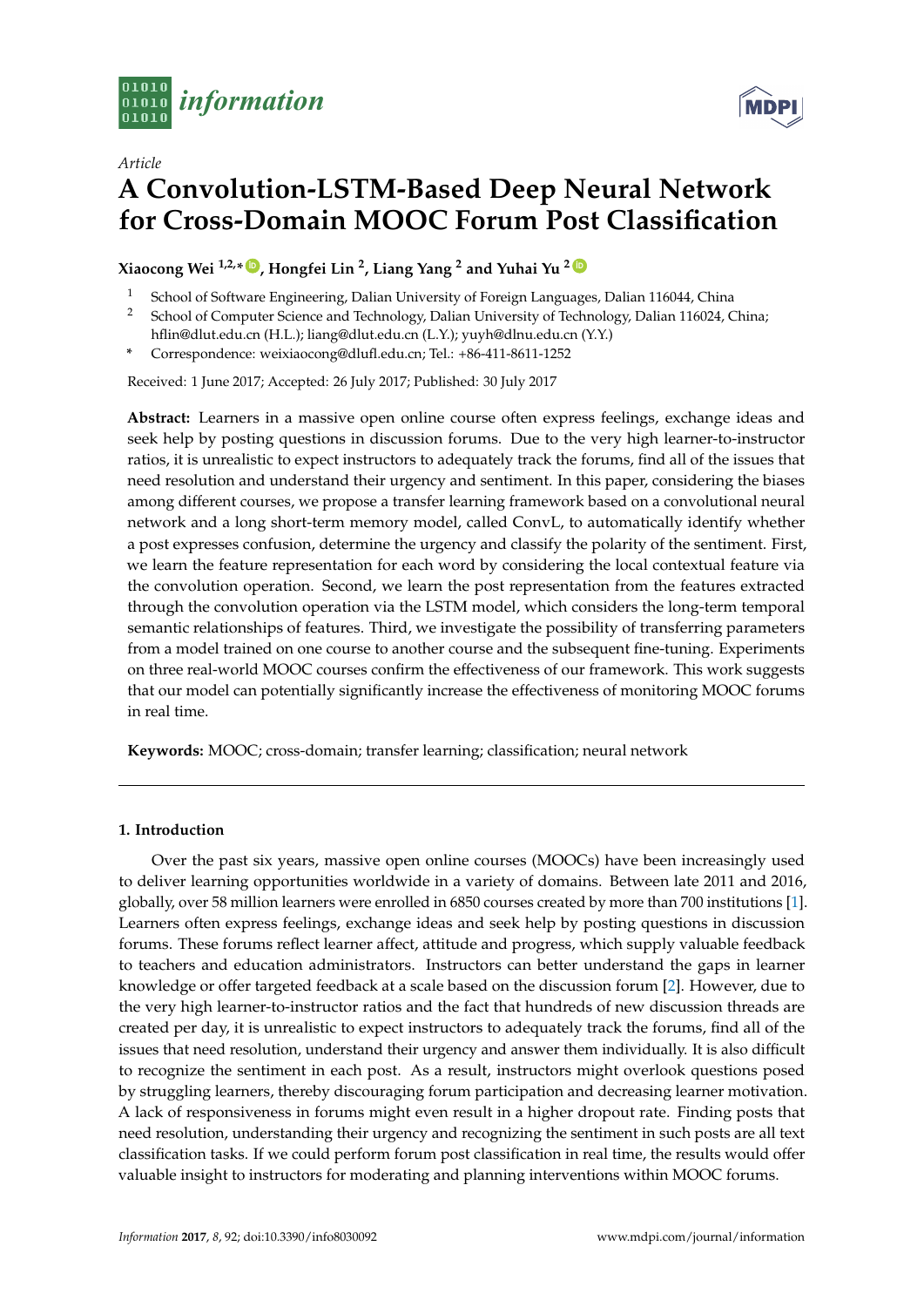In many situations, we can collect certain forum posts from one course (i.e., the source domain), which is labeled, but we must predict various forum posts from different courses (i.e., the target domain), which are unlabeled. Different course forum posts have different feature spaces and distributions, and certain words may appear frequently in one course, but only sporadically or rarely in other courses. For example, the words "angle" and "delve" frequently appear in the How\_to\_learn\_Mathcourse, but never in the SciWritecourse. If we directly apply a classification model trained on the source domain (course) to a target domain (course), the result is often unsatisfactory because the bias between the source and target domains hinders the learning of an accurate classification model. Publicly-labeled MOOC forum posts are scarce resources, and we cannot acquire labeled training data for every course. Moreover, manually annotating posts for a new course is an expensive and time-consuming task that requires linguists skilled in natural language processing (NLP). Thus, the question of how to use labeled forum posts from one course to predict forum posts in other courses is raised. Bakharia conducted some preliminary research on this issue [\[3\]](#page-13-2) and determined that real-time classification of unlabeled data in a new course and the resulting low cross-domain classification accuracy highlight the need for transfer learning [\[4\]](#page-13-3) algorithms.

Through observations, we find a few reasons for the low accuracy of cross-domain MOOC forum post classification attempts; these are the challenges that "off-the-shelf" NLP [\[5\]](#page-13-4) transfer learning approaches should address when applied to educational data:

- 1. In a forum post, confusion/urgency/sentiment attitude are typically expressed in only one or two sentences, and most sentences do not express these factors. Therefore, a sentence in a positive post shows little difference from one in a negative post, leading to noisy data for classifiers.
- 2. The words/phrases used to express confusion/urgency are quite limited compared with other types of expressions. For example, posts frequently utilize phrases such as "What is", "How will", "Is there", "Am I", "How long" or "Where do we" to express confusion. Therefore, the set of usefully shared (or common) features in different domains is quite small.
- 3. In different domains, the methods used to express the same attitude are often quite similar. As a result, we encounter an imbalance problem; that is, the shared features are almost exclusively features indicating the positive class. Therefore, only the positive features are shared among different domains, whereas features indicating the negative class in different domains are highly diverse.

4. A post communicating confusion might be stated either explicitly or implicitly. Consider the following two real posts on an MOOC forum: Example 1. I understand that if you completed 65% you will get the certificate but where do we download the certificate? Example 2. I have tried to submit a document form of my response, but still nothing happens.

Example 1 explicitly clearly expresses confusion related to the procedure to download the certificate. Example 2 is an example of implicit confusion. Recognizing explicit confusion is not difficult, whereas identifying implicit confusion requires deep semantic understanding.

In this paper, we address a novel problem that had not been previously addressed by the educational data mining (EDM) community: cross-domain MOOC forum post classification. We formulated confusion/sentiment/urgency identification as a binary classification problem and sought to develop a method that applies transfer learning to identify unlabeled MOOC forum posts from a new domain. Example posts that express confusion, urgency is it that be seen by an instructor and positive sentiment are displayed in the second row of Table [1,](#page-2-0) whereas the third row displays the opposite types of posts.

We conduct a preliminary transfer learning experiment involving the courses How\_to\_learn\_Math (education (Edu)) and SciWrite (medicine (Med)). Following prior work on cross-domain classification, we rank the high-frequency features common to both domains in descending order and select the top 50 features as pivot features. For each pivot feature *x<sup>k</sup>* , we select the feature *w<sup>s</sup>* with the highest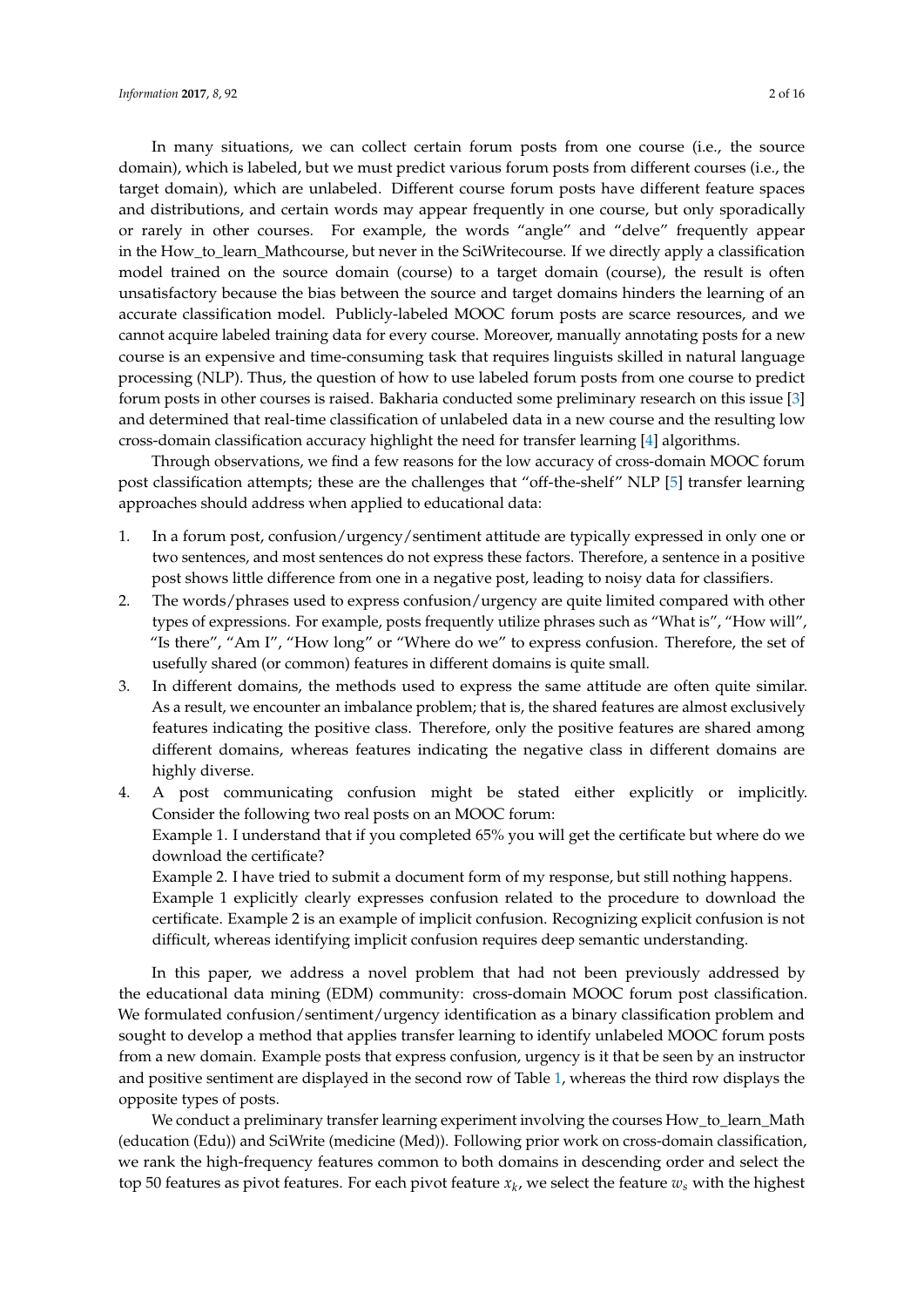co-occurrence in the source domain and the feature *w<sup>t</sup>* with the highest co-occurrence in the target domain; these are referred to as non-pivot features. Thus, we construct a co-occurrence non-pivot feature pair  $(w_s, w_t)$  for pivot feature  $x_k$ . To reduce feature mismatches between the two courses, we transform every  $w_s$  that appears in the source domain with " $w_s w_t$ " and every  $w_t$  that appears in the target domain with "*w<sup>s</sup> wt*". In this manner, we build a common subspace between different courses. Finally, a support vector machine (SVM) classifier is trained on the transformed Edu to predict Med, and the accuracy increases by 1.2% compared with that achieved without transformation. Thus, if we can design a meaningful feature, it can improve the transfer learning accuracy. However, these conventional approaches require hand-crafted features that are empirical and task dependent. A given approach requires a considerable amount of engineering skill and domain expertise to construct features that are specific to a certain task. If we turn to another classification task, this feature engineering method might not work satisfactorily. However, this issue can be avoided if features can be learned automatically using a general-purpose learning procedure.

**Table 1.** Examples of confusion/urgency/sentiment posts.

<span id="page-2-0"></span>

|            | Confusion                                                                                                              | Urgency                                                                                         | Sentiment                                                                 |
|------------|------------------------------------------------------------------------------------------------------------------------|-------------------------------------------------------------------------------------------------|---------------------------------------------------------------------------|
| <b>POS</b> | I understand that if you<br>completed 65% you will get<br>the certificate but where do<br>we download the certificate? | I hope any course staff<br>member can help us to solve<br>this confusion asap!!!                | This is going to be an<br>awesome course!                                 |
| <b>NEG</b> | I have tried to submit a<br>document form of my<br>response, but still<br>nothing happens.                             | I am Rana from Egypt,<br>I study dentistry. Happy to<br>be with you. Good luck<br>for everyone. | I get frustrated $&$ at<br>times belittle myself<br>thinking I am stupid: |

Based on the special characteristics listed above, we determined that this problem is particularly well suited for deep neural networks. We propose a new transfer learning method based on the convolutional neural network (CNN) [\[6\]](#page-13-5) and the long short-term memory (LSTM) [\[7\]](#page-13-6) network, known as ConvL. We first apply the convolution operation to obtain a feature that is well depicted and then apply LSTM to learn a post representation, which considers the long-term temporal semantic relationships of features. We transfer the model parameters trained on the source domain course to the target domain course and subsequently fine-tune them. Experiments on a Stanford MOOC post dataset demonstrate that our proposed framework can effectively fulfill the tasks of classifying confusion/urgency/sentiment, learning a nondiscrimination feature representation from the source course and transferring it to the target course.

The major contributions of this work are as follows. First, we present the results obtained via the first study of cross-domain MOOC forum post classification. This method paves the way for instructor intervention within MOOC forums in real time. Second, EDM is a research field concerned with the application of data mining, machine learning and statistics to information generated in educational settings, and our study seeks to develop and improve methods for exploring these data and offers new insights related to EDM technology. Third, the proposed method promotes text transfer learning research.

The remainder of the paper is organized as follows. In Section [2,](#page-3-0) we review the literature on NLP in MOOC education research, deep learning in NLP and cross-domain transfer learning in text classification. Section [3](#page-5-0) describes the problem and presents certain definitions. The methodology of this study is described in Section [4;](#page-5-1) the implementation and evaluation is described in Section [5;](#page-7-0) and the results and discussion are summarized in Section [6.](#page-9-0) Section [7](#page-12-0) concludes our work and outlines future studies.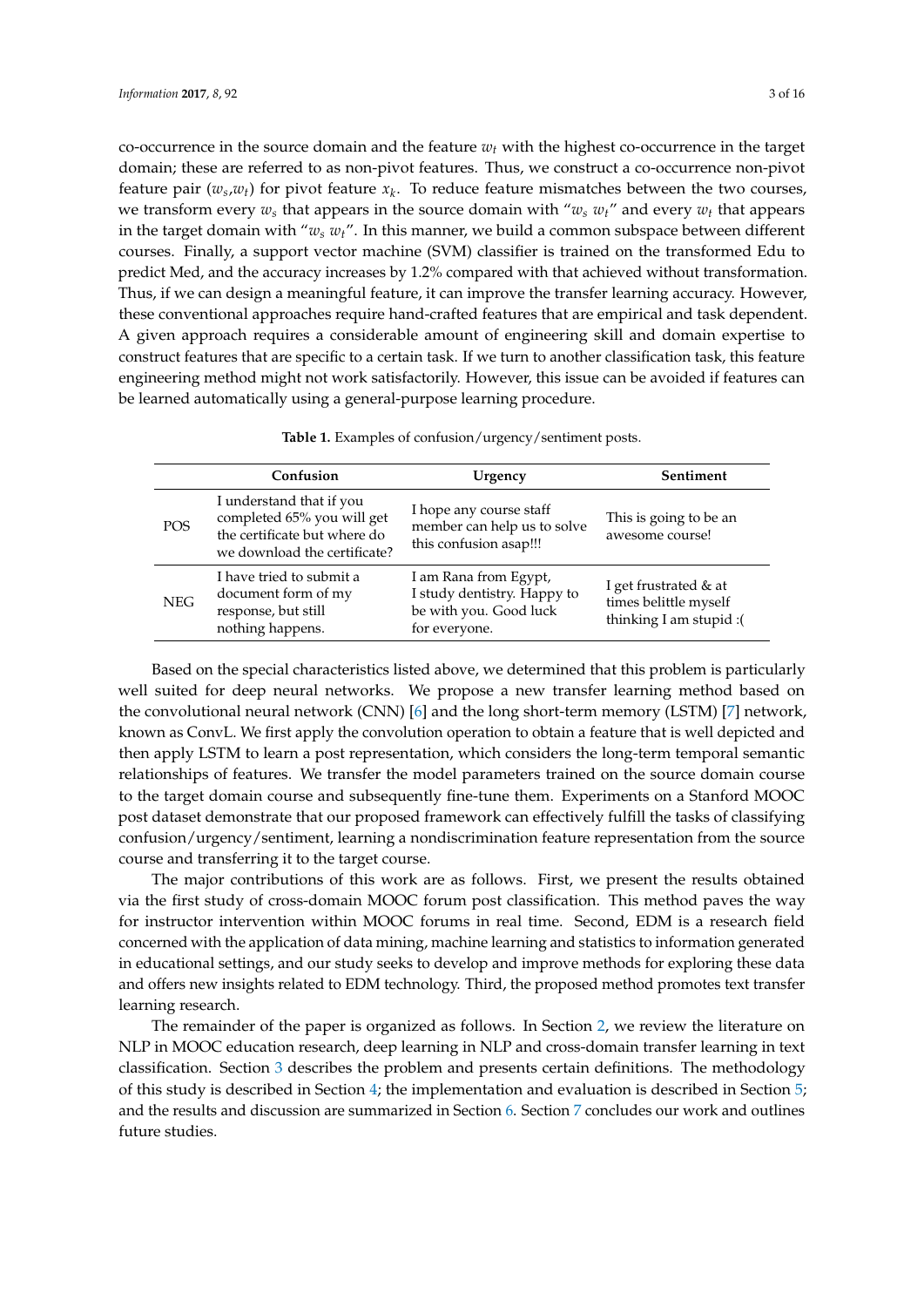### <span id="page-3-0"></span>**2. Related Works**

#### *2.1. NLP in MOOC Research*

Much of the early related research on MOOC EDM has targeted the use of structured data. For example, Yang et al. applied a classification model using discussion forum behavior and clickstream data to automatically identify posts expressing confusion [\[8\]](#page-13-7). However, few studies have investigated the use of NLP in MOOC EDM. To predict course completion, Crossley et al. applied NLP tools, such as the Writing Assessment Tool (WAT), the Tool for the Automatic Analysis of Lexical Sophistication (TAALES) and Tool for the Automatic Assessment of Sentiment (TAAS), to quantify forum post length, lexical sophistication, situation cohesion, cardinal numbers and trigram production. The results demonstrated that, when predicting MOOC completion, considering the writing quality is more useful than assessing observed behaviors [\[9\]](#page-13-8). Robinson et al. utilized unstructured language data to predict student success; their results demonstrated that an NLP-based model can predict completion better than one based on demographics. This approach emphasizes the potential for NLP in the prediction of student success [\[10\]](#page-13-9). Ramesh et al. proposed a model including both linguistic features (such as sentiment polarity and topic features) and behavioral features (such as lecture reviews, posting/voting/viewing discussion forum content) of MOOC discussion forums to predict student survival. The results demonstrated that linguistic features boost performance [\[11\]](#page-13-10). For the prediction of sentiment, Liu et al. proposed a feature selection method based on multi-swarm optimization to recognize the sentiment of online course reviews [\[12\]](#page-13-11). To understand learner performance, Tucker et al. quantified the sentiment of textual data expressed by students using NLP techniques to compute the sentiment of each word. The sum of the sentiment scores of every word in the text of a post was then used to reflect the sentiment of that post. The results can be used to understand the factors that influence student performance in MOOCs [\[13\]](#page-13-12). Wen et al. applied a simple sentiment analysis method to three MOOCs. Their results revealed a strong interrelationship between the sentiment of forum posts and the number of students who drop out [\[14\]](#page-14-0). To recognize confusion, Agrawal et al. used NLP to extract features from forum post text and metadata variables. Finally, a multiple classification model was implemented to detect confusion in forum posts. They also investigated confusion via NLP and used the results to retrieve the corresponding video clips [\[15\]](#page-14-1).

These studies indicate that applying NLP techniques to unstructured language data can achieve better performance than studies on behavior data and also suggest a new way to improve MOOC research.

#### *2.2. Deep Learning in NLP*

In recent years, deep learning has achieved tremendous success in text mining. As a subfield of machine learning, deep learning aims to use learning-based methods to solve complex non-linear problems in a manner similar to the structure and processes of the human brain. By building a hierarchical structure, this approach can automatically capture useful intermediate feature representation using a general-purpose learning procedure, which is the key advantage of deep learning [\[16\]](#page-14-2).

Further improvements in deep learning have been obtained with alternative types of neural network architectures, including the CNN and LSTM network. The CNN is a neural network that can learn the internal structure of data and performs well in text fields. The existing studies in which CNN has been applied to text have attempted to resolve many problems, such as sentence modeling [\[17\]](#page-14-3), relational classification [\[18\]](#page-14-4), sentence level text classification [\[19\]](#page-14-5), machine translation [\[20\]](#page-14-6) and domain adaptation mining of user consumption intention [\[21\]](#page-14-7). LSTM is a specific type of recurrent neural network (RNN) that has proven powerful for modeling long-range dependencies. The LSTM model and its many variants have achieved outstanding performance in sequence-learning problems involving text analysis [\[22,](#page-14-8)[23\]](#page-14-9). All of these studies have verified the effectiveness of deep learning in NLP.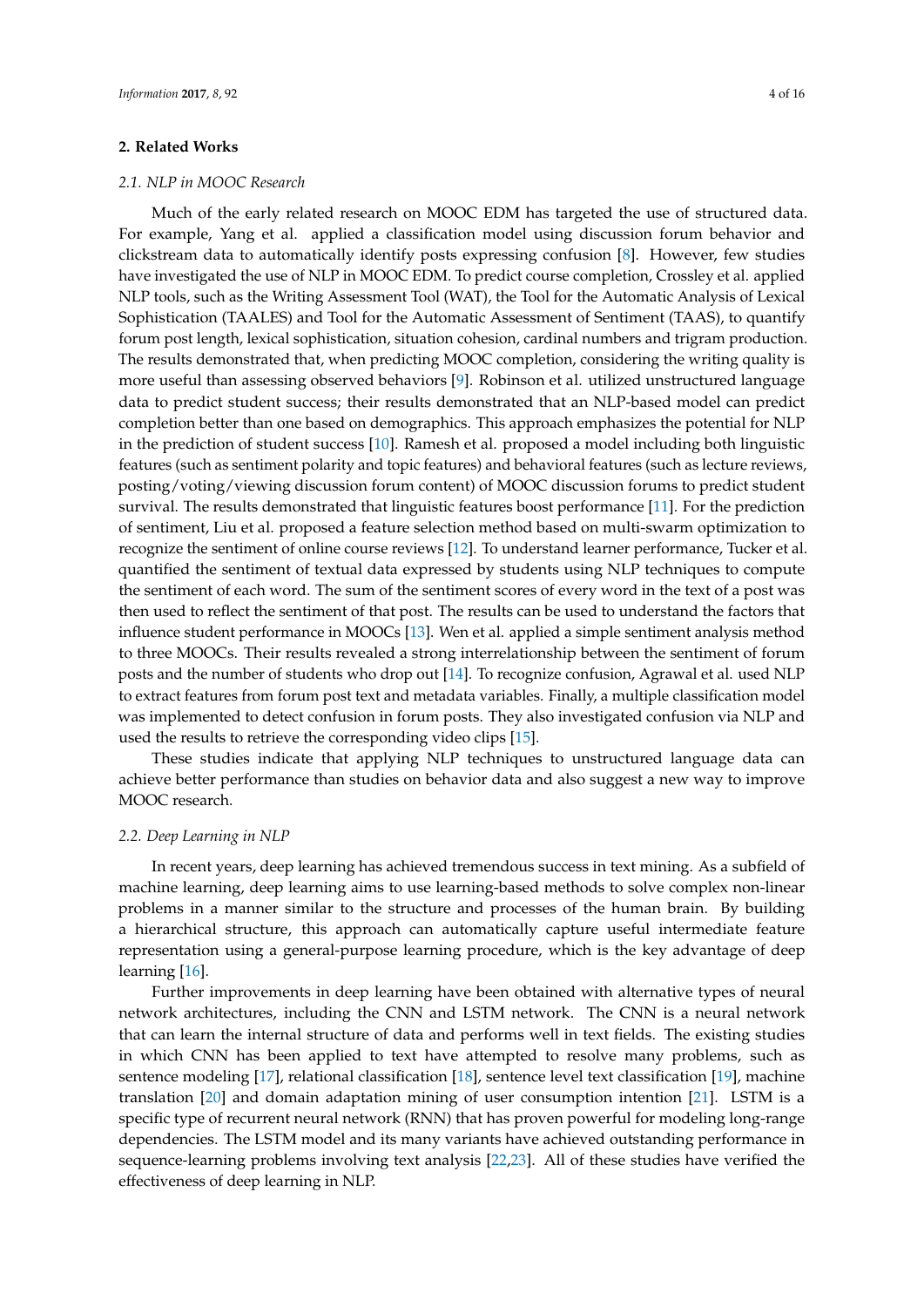#### *2.3. Cross-Domain Transfer Learning*

Transfer learning is a method of resolving a lack of labeled data in cross-domain classification. It has been widely and successfully used in many domains, such as in the image field [\[24\]](#page-14-10), human activity classification [\[25\]](#page-14-11), software defect classification [\[26\]](#page-14-12) and speech recognition [\[27\]](#page-14-13).

In the text field, researchers have proposed various methods to tackle this problem based on non-deep neural networks [\[4,](#page-13-3)[28](#page-14-14)[–36\]](#page-15-0). Blitzer et al. presented structural correspondence learning (SCL) for transfer learning [\[4\]](#page-13-3). In this approach, an unlabeled dataset is used. Words that occur more frequently are considered as pivot features from the source, as well as target domain. Pan et al. proposed the spectral feature alignment (SFA) algorithm for cross-domain sentiment classification [\[28\]](#page-14-14). In SFA, a set of domain-independent sentiment words is identified at first. Then, the spectral clustering algorithm is adapted to co-cluster the domain-independent and the domain-specific features into a shared cluster space. Using these words the association between pivot and non-pivot features is estimated. Zhou et al. proposed a joint non-negative matrix factorization framework by linking heterogeneous input features with pivots for domain adaptation [\[29\]](#page-14-15). Bollegala et al. used a feature expansion method along with an automatically-constructed sentiment-sensitive thesaurus to train and test a binary classifier [\[30\]](#page-14-16). They also proposed a sentiment-sensitive word embedding learning method by constructing three objective functions: the distributional properties of pivots, label constraints in the source domain documents and geometric properties in the unlabeled documents in both the source and target domains. Xia et al. first proposed a labeling adaptation method using a parts-of-speech (POS)-based feature ensemble (FE) that assigns different weights to different POS tags, giving higher weights to domain-independent parts, such as adjectives and verbs, and lower weights to domain-specific parts, such as nouns [\[31\]](#page-14-17). They also presented a PCA-based sample selection (PCA-SS) method for instance adaptation. Combining FE with PCA-SS for domain adaptation results in significant improvements compared to either FE or PCA-SS alone. Huang et al. proposed a topic-related boosting-based learning framework named TR-TrAdaBoost for cross-domain sentiment classification. The idea of the model is to capture the latent semantic structure by extracting the topic distribution of documents, so as to embed both domain-specific and shared information of documents [\[32\]](#page-14-18). Li et al. propose a method named document concept vector (DCV) for the cross-domain text classification, which extracts the concept level information of the document [\[33\]](#page-15-1). Bhatt et al. presented a cross-domain classification method. It can learn an accurate model for the new unlabeled target domain given labeled data from multiple source domains where all domains have (possibly) different label sets [\[34\]](#page-15-2). Qu et al. proposed a transfer learning-based approach to named entity recognition in novel domains with label mismatch over a source domain [\[35\]](#page-15-3). Zoph et al. proposed a cross-language machine translation method. It transfers some of the learned parameters from a high resource language to initialize and constrain training the low-resource language [\[36\]](#page-15-0).

Because deep neural networks are easily generalizable from one domain to another, the internal representation of the neural network contains no discrimination information on the raw input [\[37\]](#page-15-4). Recently, certain transfer learning methods based on deep neural networks have been proposed. Pan et al. reported a multi-layer transfer learning method based on non-negative matrix tri-factorization to address cross-domain text classification [\[38\]](#page-15-5). Collobert et al. proposed a framework capable of multi-task transfer learning [\[39\]](#page-15-6). Ding et al. presented a domain-adaptive framework based on the CNN for the identification of user consumption intention in the movie domain [\[21\]](#page-14-7). Wei et al. proposed a two-layer convolutional neural network (LM-CNN-LB) for cross-domain product review sentiment classification [\[40\]](#page-15-7). Various studies have also addressed learning representation via a deep architecture to reduce transfer loss [\[41](#page-15-8)[–45\]](#page-15-9). To measure the transferability of the deep neural network in NLP, Mou et al. studied the transferability of semantic-relative and semantic-irrelative tasks, layers and parameter initialization in multi-task learning and their combination in three datasets [\[46\]](#page-15-10).

However, to the best of our knowledge, no previous work has fully investigated the potential of deep learning in cross-domain MOOC forum post text classification.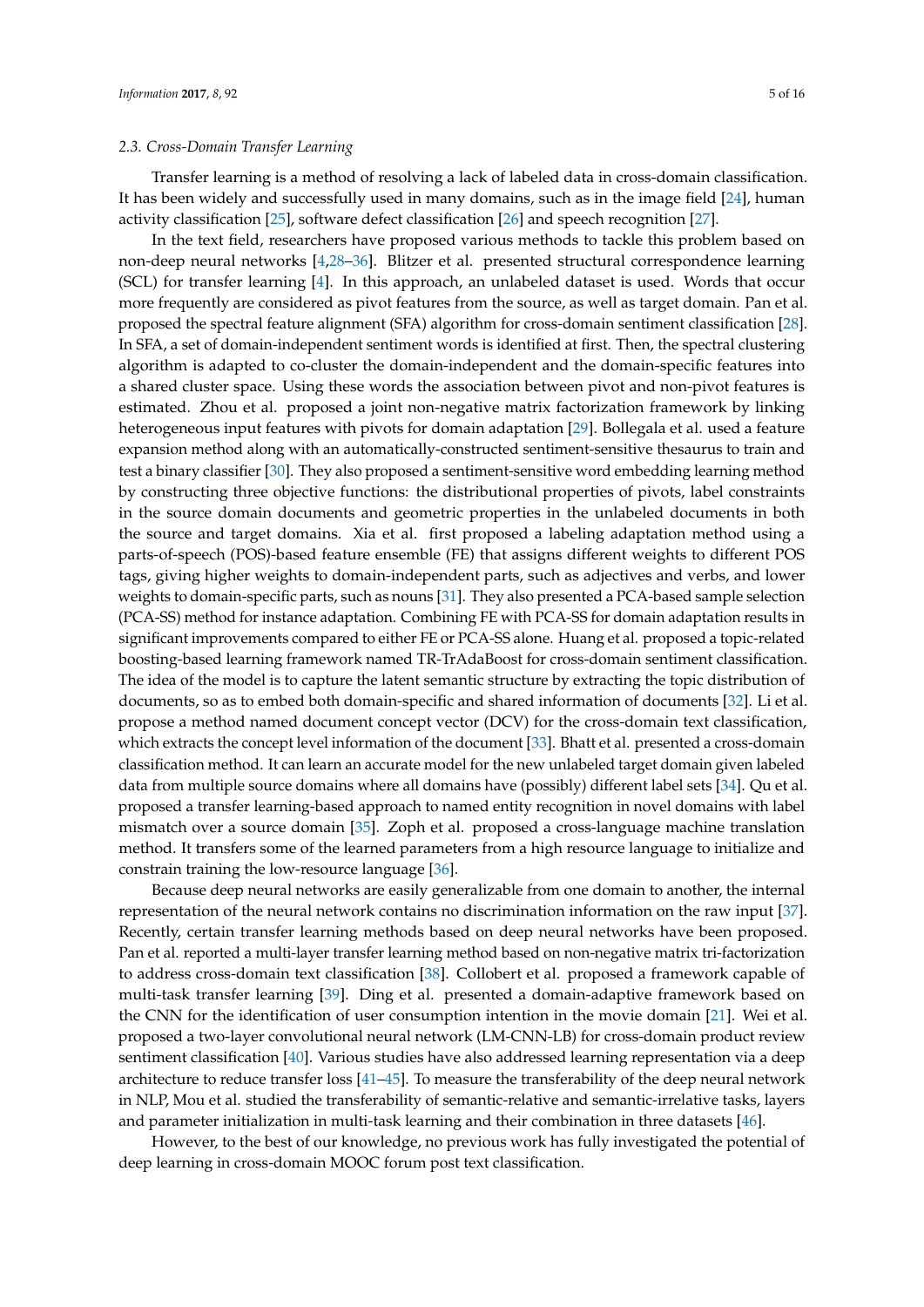#### <span id="page-5-0"></span>**3. Definitions**

**Domain**: A domain *D* consists of two components: a feature space  $\chi$  and a marginal probability distribution *P(X)*, where  $X = \{x_1, ..., x_n\} \in \chi$ , *n* is the number of feature vectors in  $X$ ,  $\chi$  is the space of all possible feature vectors and *X* is a particular learning sample. In general, different domains always have different feature spaces or different marginal probability distributions. In our paper, a domain refers to a course. *X* refers to a forum post.

**Source domain**:  $D_S = \{(X_{S_i}, Y_{S_i})\}_{i=1}^{n_S}$  refers to a set of labeled forum posts from a certain domain course, where *XS<sup>i</sup>* is the *i*-th labeled post. In our paper, this representation denotes one forum post in the source domain;  $Y_{S_i}$  is the label of  $X_{S_i}$ ,  $Y_{S_i} \in \{+1, -1\}$ ; and the labels +1 and -1 are positive and negative labels, respectively. In our paper, *n<sup>S</sup>* denotes the number of labeled forum posts in the source domain.

**Target domain**:  $D_T = \{(X_{T_i})\}_{i=1}^{n_T}$  refers to a set of unlabeled forum posts from another course, which is different from, but related to the source domain. *XT<sup>i</sup>* is the *i*-th unlabeled post, and in our paper, it denotes one forum post in the target domain. Additionally, *n<sup>T</sup>* is the number of unlabeled forum posts in the target domain.

**Cross-domain MOOC forum post classification**: We define cross-domain MOOC forum post classification as the task of learning a binary classifier using  $D_S$  to predict the label  $Y_{T_i}$  of a post  $X_{T_i}$ in the target domain.

### <span id="page-5-1"></span>**4. Methods**

In this paper, we present a convolutional-LSTM neural network for cross-domain MOOC forum post text classification (ConvL). This method includes a word representation layer that transforms each word into a distributed input representation, a convolutional layer that extracts local contextual features and an LSTM layer that computes the representation of expressions by considering the semantic dependencies over a longer time. The parameters of the target domain model are first trained on the source domain and subsequently transferred to the target domain. We hold the embedding layer constant and allow the remaining layers to be fine-tuned with fewer target domain-labeled posts. The architecture of ConvL is illustrated in Figure [1.](#page-5-2)

<span id="page-5-2"></span>

Figure 1. Architecture of convolutional-LSTM (ConvL) for cross-domain MOOC forum post text classification.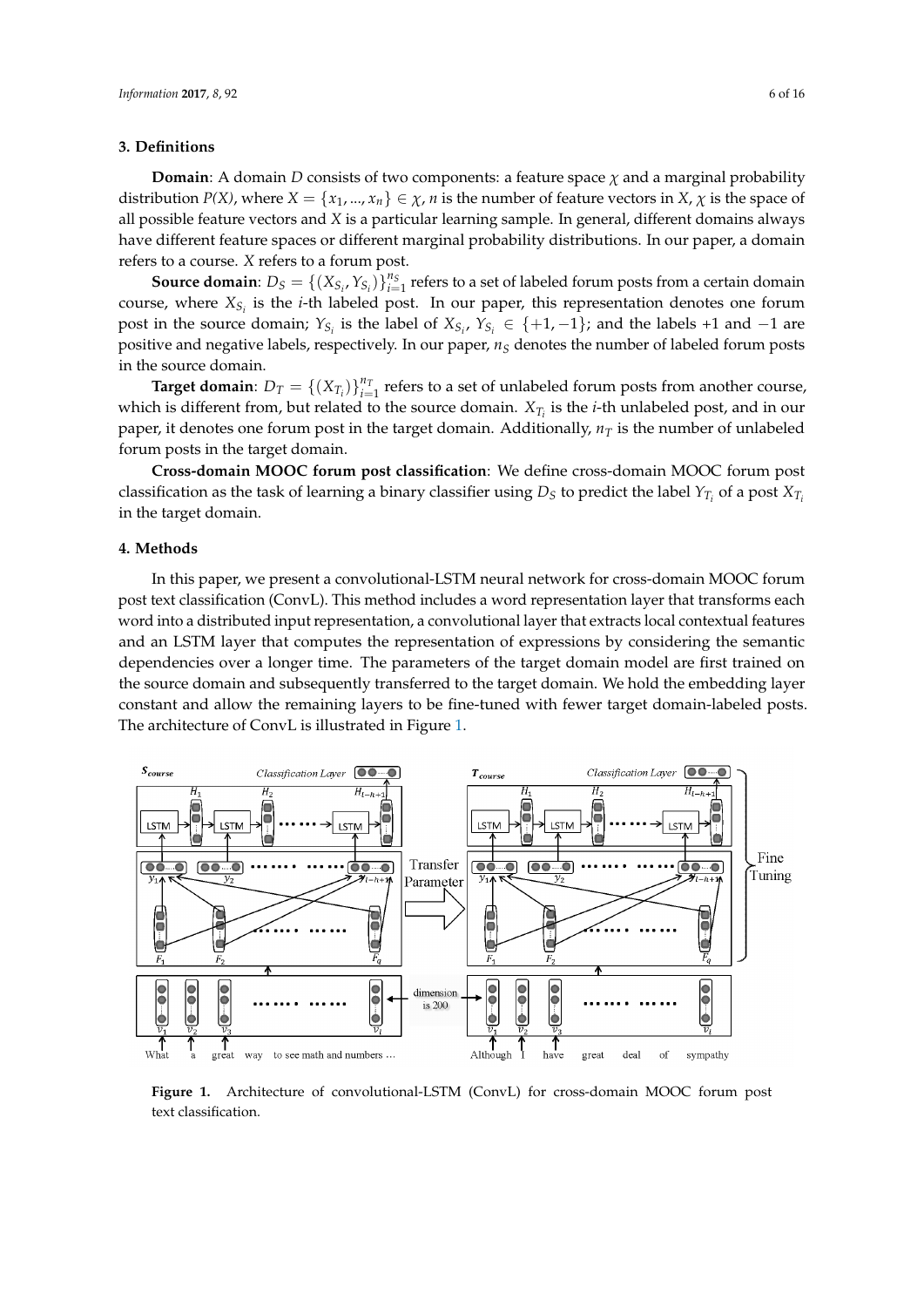Because the CNN only works with fixed-length inputs, we set the length of every input to *l* by trimming longer sentences and padding shorter sentences with zeros. Given an input instance  $X \in \mathbb{R}^l$ , *xi* is the *i*-th word in this instance.

Layer-0 input layer: The first layer is the embedding layer. By initializing the weight of the embedding layer with low-dimensional word vectors pre-trained by Word2Vec  $[47]$ , each word  $x_i$ in the posts is mapped to its word vector  $v_i \in \mathbb{R}^k$ , where *k* is the dimension of the word vector. Thus, the post  $X \in \mathbb{R}^{l \times k}$  is concatenated with the word vector as follows:

$$
X_{1:l} = v_1 \oplus v_2 \oplus \dots \oplus v_1 \tag{1}
$$

The word vector is fine-tuned during training in the source domain. Subsequently, we regularize our network via dropout, and the output can be fed to a further neural network layer.

Layer-1 convolutional layer: This layer consists of a one-dimensional convolution operation. The essential role of the convolutional layer is to convert text regions of a fixed size into feature vectors. The vector  $m\in\mathbb{R}^{h\times k}$  is the filter of the convolution (i.e., the weight). The number of filters is *p*. The filter width *h* enables the convolutional layer to make use of the text word order to capture the contextual feature of a word. For a word vector  $v_i$ , we first concatenated the feature vectors around *v<sup>i</sup>* within *h* and fed it to the convolution operation to take the dot product of the weight vector *m* ∈  $\mathbb{R}^{h \times k}$  and the vector of inputs  $v_i$  ∈  $\mathbb{R}^k$  with the activation function. A new feature representation of the *i*-th word in a post was thus created:

$$
f_i = \sigma(\mathbf{m}^T v_{i:i+h-1} + b)
$$
 (2)

where  $\sigma$  is a non-linear activation function. The weight vector  $\mathbf{m} \in \mathbb{R}^{h \times k}$  and bias *b* are shared by all units in the same layer and are learned through training. Using the filter  $\mathbf{m} \in \mathbb{R}^{h \times k}$ , the feature representation of the post  $F \in \mathbb{R}^{l-h+1}$  was created as follows:

$$
F = [f_1, f_2, ..., f_{l-h+1}]
$$
\n(3)

The output of this layer  $y_i \in \mathbb{R}^{(l-h+1)\times q}$  was concatenated with the *i*-th dimension of every feature map as follows:

$$
y_i = F_1^i \oplus F_1^i \oplus \dots \oplus F_{l-h+1}^i \tag{4}
$$

Layer-2 LSTM layer: We took the output of the convolutional layer as the input to this layer. The LSTM model contains multiple LSTM cells, where each LSTM cell consists of an input gate (*it*), forget gate (*ft*) and output gate (*ot*). The calculation is as follows:

$$
i_t = \sigma(W_i \cdot [H_{t-1}, y_t] + b_i)
$$
\n<sup>(5)</sup>

$$
f_t = \sigma(W_f \cdot [H_{t-1}, y_t] + b_f)
$$
\n<sup>(6)</sup>

$$
o_t = \sigma(W_o \cdot [H_{t-1}, y_t] + b_o)
$$
\n<sup>(7)</sup>

$$
g_t = \tanh(W_g \cdot [H_{t-1}, y_t] + b_g) \tag{8}
$$

$$
C_t = f_t \odot C_{t-1} + i_t \odot g_t \tag{9}
$$

$$
H_t = o_t \odot \tanh(C_t) \tag{10}
$$

where  $\odot$  represents element-wise multiplication,  $\sigma$  denotes the sigmoid function containing the gating values in [0,1].  $y_t \in \mathbb{R}^q$  is the current input from the lower layer at time step *t* (where *q* is the dimensionality of word vector  $y_t$ ).  $H_{t-1}$  is the output vector of the previous step, and  $W_i$ , *bi* , *W<sup>f</sup>* , *b<sup>f</sup>* , *Wo*, *bo*, *W<sup>g</sup>* and *b<sup>g</sup>* are the parameters that must be trained. The last hidden vector is treated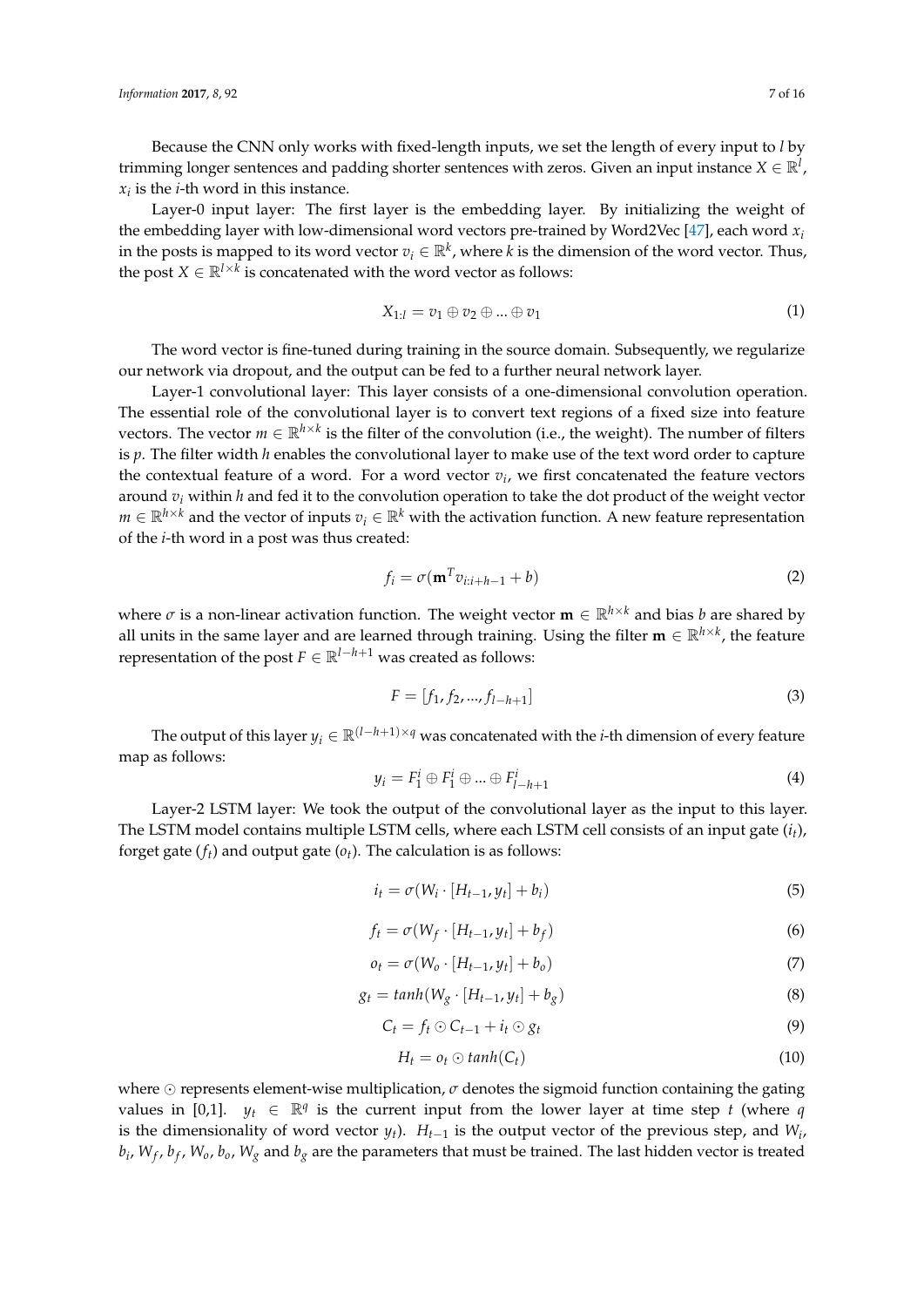as the post representation. Subsequently, we regularized our network via dropout, and the output can be fed to a further neural network layer.

Layer-3 classification layer: The output of the LSTM layer is fed into a fully-connected layer for classification.

In this scheme, the CNN-LSTM network was obtained and trained on the source domain data. The model obtained is denoted as *Scourse*. To perform the transfer, we built another model (denoted as *Tcourse*) for which the neural network architecture is the same as that of *Scourse*. We transferred all of the parameters from *Scourse* to initialize the corresponding layers of *Tcourse*. We froze the embedding layer of *Tcourse*, and the parameters of the remaining layers were fine-tuned on a small quantity of target domain-labeled data. The model *Tcourse* thus obtained was used to predict the target domain. The first claim we make is that *Scourse* can automatically learn feature representation that can be shared across the source and target domains and is beneficial for our classification tasks. The second claim we make is that fine-tuning the parameters on fewer target domain data transferred from *Scourse* can enhance *Tcourse* such that it can learn features specific to the target domain classification task and further boost accuracy. The third claim we make is that CNN can effectively use local contextual features to capture the generic factors of variation; LSTM can learn a feature representation by considering the semantic long-term dependency. The combination is better than the CNN-based and LSTM-based network separately.

## <span id="page-7-0"></span>**5. Implementation and Evaluation**

## <span id="page-7-2"></span>*5.1. Dataset*

The Stanford MOOC posts dataset [\[48\]](#page-15-12) contains forum posts pertaining to three domain areas: humanities/sciences (HS), medicine (Med) and education (Edu). HS contains 6 courses: GlobalHealth/WomensHealth/Winter2014 (2254 posts), HumanitiesScience/StatLearning/ Winter2014 (3112 posts), HumanitiesScience/Stats216/Winter2014 (341 posts), HumanitiesSciences/EP101/ Environmental\_Physiology (2549 posts), HumanitiesSciences/Econ-1/Summer2014 (1584 posts) and HumanitiesSciences/Econ1V/Summer2014 (160 posts). Med contains 4 courses: Medicine/HRP258/ Statistics \_in \_Medicine (3321 posts), Medicine/MedStats/Summer2014 (1218 posts), Medicine/ SciWrite/Fall2013 (5184 posts), Medicine/SURG210/Managing \_Emergencies \_What \_Every \_Doctor \_Must \_Know (279 posts). Edu contains one course: Education/EDUC115N/How \_to \_Learn \_Math (10,000 posts). Each post was manually annotated. Similar to [\[3\]](#page-13-2), we selected the courses of each domain with the largest amount of forum posts for evaluation. Only three tasks—confusion, urgency and sentiment—and their classifications were used in our experiment. Table [2](#page-7-1) displays the names of the courses, the number of posts and the size of each category evaluated in our experiment. We framed the problem of detecting confusion/urgency/sentiment as a binary classification task. Posts with a confusion/urgency/sentiment rating greater than four in the MOOC post dataset fall into the "confused/urgency/sentiment" class (pos); all other posts fall into the "not confused/urgency/sentiment" class (neg). In each classification task, we constructed 6 cross-domain classification subtasks—Edu  $\rightarrow$  Med, Edu  $\rightarrow$  HS, Med  $\rightarrow$  Edu, Med  $\rightarrow$  HS, HS  $\rightarrow$  Edu and  $\text{HS} \rightarrow \text{Med}$ —in which the letters preceding the arrow correspond to the source domain, and the letters after the arrow correspond to the target domain.

**Table 2.** Evaluation dataset for cross-domain MOOC forum post classification.

<span id="page-7-1"></span>

| Domain                           |      | Confusion  |            | Urgency |                 | Sentiment |     |
|----------------------------------|------|------------|------------|---------|-----------------|-----------|-----|
|                                  |      | <b>POS</b> | <b>NEG</b> |         | POS NEG POS NEG |           |     |
| EDUC115N/How_to_Learn_Math (Edu) | 9879 | $32\%$     | 68%        | $5\%$   | 95%             | 83%       | 17% |
| SciWrite/Fall2013 (Med)          | 5184 | $91\%$     | $9\%$      | 38%     | $62\%$          | 75%       | 25% |
| StatLearning/Winter2014 (HS)     | 3030 | $84\%$     | $16\%$     | $32\%$  | 68%             | $94\%$    | 6%  |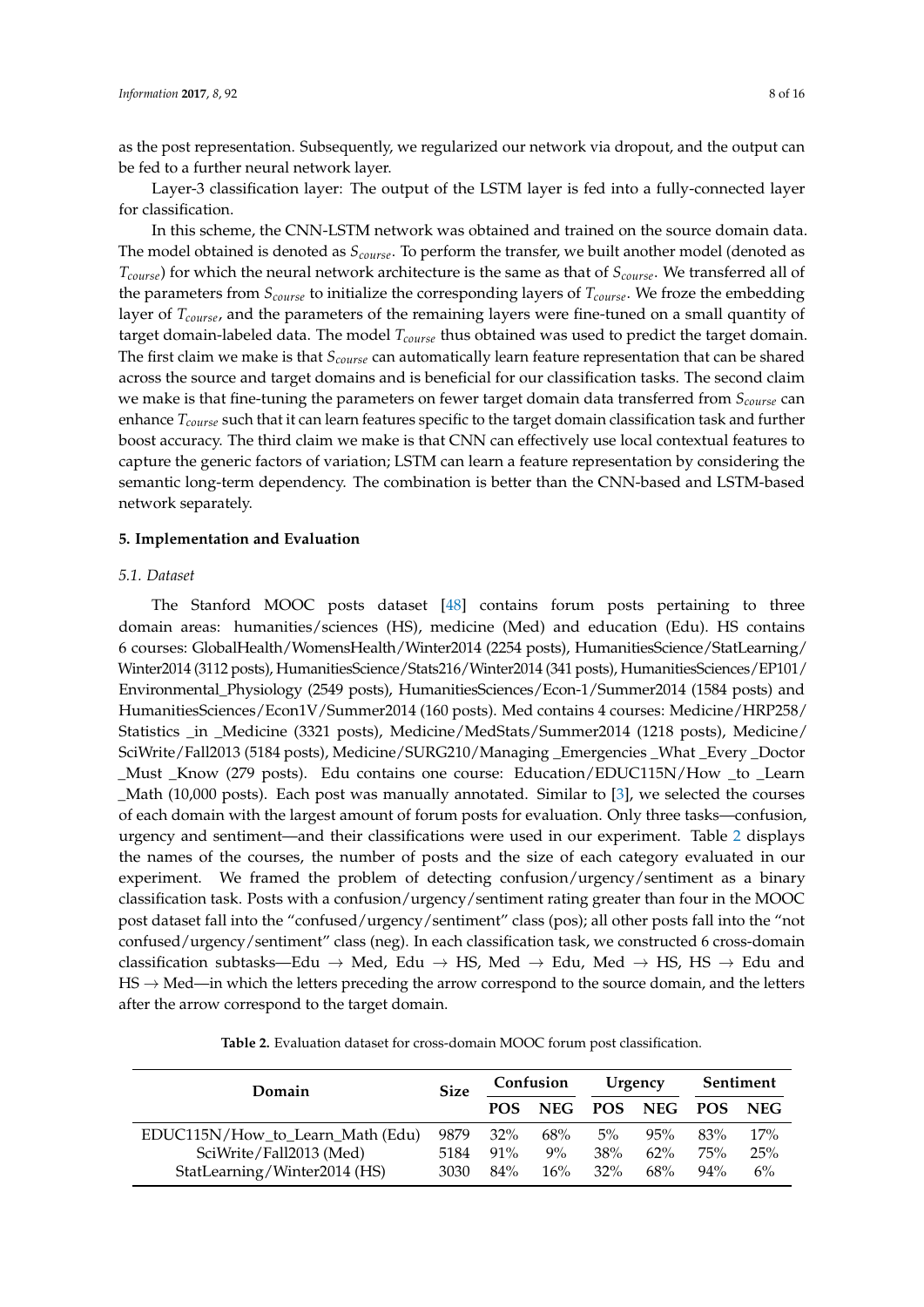#### <span id="page-8-0"></span>*5.2. Experimental Setup*

During preprocessing, punctuation, hyperlinks and signs replaced by automated anonymization (e.g., "/phoneRedac)", " $\langle ZipRedac\rangle$ ") were removed, and all characters were converted to lower case. The weight of the input layer in ConvL was initialized with 200-dimensional word vectors. The word vectors were pre-trained with the Stanford MOOC post dataset using Google Word2Vec [\(https://code.google.com/p/word2vec/\)](https://code.google.com/p/word2vec/). The training parameters are as follows: using Skip-Gram model (cbow is 0), size is 200, window is 8, negative is 25, using HS method (hs is 0), sample is 1e-4, threads is 20, binary is 1 and iter is 15. The corpus contained 29,604 forum posts and 1.03 million words, and the vocabulary totaled 20,122 words. The neural network architecture we proposed was implemented in Keras 2.0 [\[49\]](#page-15-13). In the convolutional layer, for computational reasons, the length of every input for review was 500; the number of convolution filters was 250; the filter width was 5; the border mode was valid; and the activation function was ReLU. In the LSTM layer, the dimensions of the hidden states and cell states in the LSTM cells were both set to 100. In the classification layer, the activation function of the fully connected layer (L2 regularizers) was sigmoid, and the number of hidden units was 1. The batch size of the neural network was 32, and the optimizer was rmsprop. Dropout training is a method of regularizing the model by randomly leaving out features, and in our experiment, all dropout values were set to 0.25. Shuffling was performed after every epoch. The training procedure periodically evaluated the binary cross-entropy objective function on the training and validation sets. The *Scourse* network was trained for 3 epochs, and the *Tcourse* network was trained for 50 epochs. The evaluation metric was accuracy. The test performance was associated with the validation accuracy of the last epoch. In the process of training *Scourse* for ConvL, the training set comprised 9/10 of the source domain data, and the validation set consisted of the remaining 1/10. In the process of training *Tcourse*, the training and validation sets were each 1/10 of the target domain, and the remainder constituted the test set. Our networks are trained on one NVIDIA Tesla K20c GPU in a 64-bit Dell computer with two 2.40-GHz CPUs, 64 G main memories in Dalian, China, and Ubuntu 12.04. For example, in the cross-domain classification subtask, Edu  $\rightarrow$  Med, one epoch requires 9233 s when training *Scourse* on Edu and 136 s when training *Tcourse* on Med.

## *5.3. Baselines*

To evaluate the effectiveness of ConvL, we compared our proposed method with several existing algorithms:

- CNN-NTL: This method is similar to the CNN-TL method mentioned above, but we used *Scourse* to directly predict the unlabeled posts in the target domain without using a transfer scheme.
- CNN-TL: This method uses a model and transfer scheme similar to ConvL, but the layer subsequent to the convolutional layer is a max pooling layer instead of an LSTM layer. The max pooling length is 2.
- LSTM-NTL: This method is similar to the LSTM-TL mentioned above, but we used *Scourse* to directly predict the unlabeled posts in the target domain without using a transfer scheme.
- LSTM-TL: This is a model transfer scheme similar to ConvL, but it has no convolutional layer.
- Consumption intention mining model (CIMM)-TL: CIMM is a CNN-based framework proposed in [\[21\]](#page-14-7) for mining consumption intention. It consists of a convolutional layer, a max pooling layer and two fully-connected layers. In their study, the authors investigated the possibility of transferring the CIMM mid-level sentence representation learned from one domain to another by adding an adaptation layer. We refer to this method as CIMM-TL. Because framework always performs worse without using transfer learning schema, we do not display CIMM-NTL.
- LM-CNN-LB: LM-CNN-LB is a two-layer convolutional neural network for cross-domain product review sentiment classification proposed in [\[40\]](#page-15-7).
- ConvL-NTL: This method is the same as ConvL, but we used *Scourse* to directly predict the unlabeled posts in the target domain without using a transfer scheme.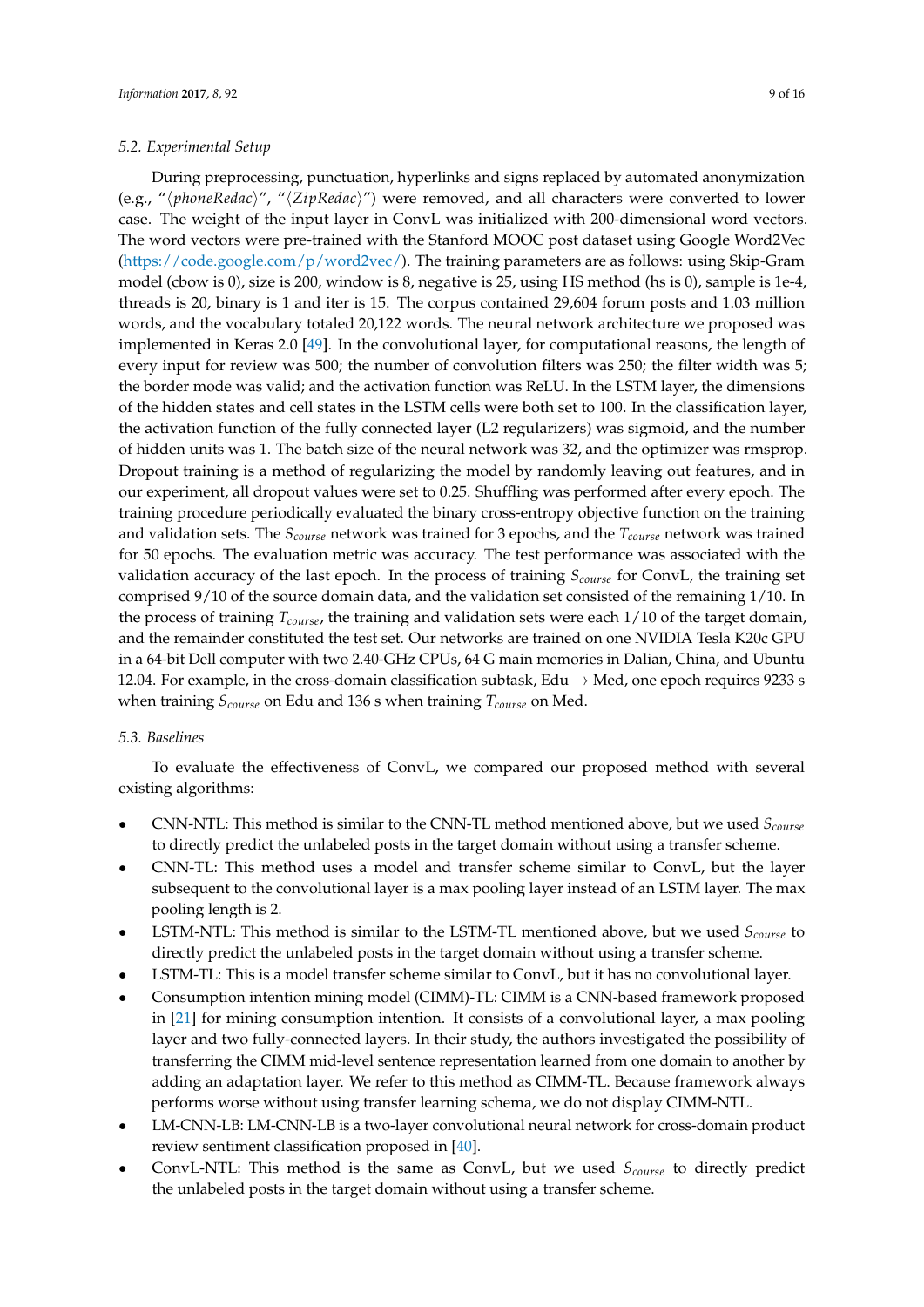- ConvL: This is the method proposed in this paper. The code is publicly available [\(https://github.](https://github.com/wxcmm/NLP) [com/wxcmm/NLP\)](https://github.com/wxcmm/NLP).
- ConvL-in domain:This shows the ConvL results of the validation set for training on the source domain. The result can be treated as a higher bound.

#### <span id="page-9-0"></span>**6. Results and Discussion**

The performances of the different methods on each task are shown in Table [3.](#page-9-1) CNN-NTL can effectively use local contextual features (via the convolution operation) and global contextual features (via the max pooling operation) to capture the generic factors of variation; thus, it can be treated as a feature extractor. LSTM-NTL can learn a feature representation by considering the semantic long-term dependency. All of these methods can automatically capture a useful intermediate feature representation for cross-domain text classification. When we applied the transfer scheme proposed in this paper, CNN-TL and LSTM-TL performed better than CNN-NTL and LSTM-NTL. By training *Scourse* on the source domain course forum posts, the methods could automatically extract nondiscriminatory feature representations that can be shared across the source and target domains. Fine-tuning the parameters transferred from *Scourse* using only small amounts of target domain data adapts *Tcourse* to learn features that are specific to the target domain task.

<span id="page-9-1"></span>**Table 3.** Experimental results from different methods (accuracy %). CIMM, consumption intention mining model.

| Method          | Confusion | Sentiment | Urgency |
|-----------------|-----------|-----------|---------|
| CNN-NTL         | 63.35     | 83.52     | 65.90   |
| LSTM-NTL        | 62.23     | 83.30     | 78.95   |
| CNN-TL          | 81.89     | 83.74     | 79.72   |
| LSTM-TL         | 82.25     | 85.88     | 86.13   |
| CIMM-TL         | 68.87     | 84.08     | 24.24   |
| LM-CNN-LB       | 78.46     | 81.83     | 84.59   |
| ConvL-NTL       | 67.52     | 80.91     | 79.99   |
| ConvL           | 81.45t    | 85.91     | 86.69   |
| ConvL-in domain | 81.88     | 86.08     | 89.14   |

CNNs and LSTMs are individually limited in their modeling capabilities. The CNN-TL can obtain features that are well depicted through the convolution operation, but the max pooling operation leads to a loss of contextual information. It may fail to capture long-distance dependency. LSTMs is the temporal modeling that is done on the input feature. It can address the limitation of CNN by sequentially modeling texts across sentences. However, higher level modeling of input feature can help to disentangle underlying factors of variation within the input, which should then make it easier to learn temporal structure between successive time steps. Thus, in our work, we take advantage of the complementarity of CNNs and LSTMs by combining them into one unified architecture. LSTM performance can be improved by providing better features to the LSTM, which the CNN layers provide through the convolution operation. Using the transfer parameters from *Scourse* trained on the source domain to initialize *Tcourse* and then fine-tuning with smaller amounts of target domain data, our method can learn feature representations that are generalizable across different domains. Consequently, ConvL outperforms all of the baseline methods in sentiment and urgency classification tasks. We also observe that when different classification tasks are available, the best learning strategy varies. For confusion classification, ConvL is less effective than the LSTM-based method; CIMM-TL and LM-CNN-LB are not competitive in any of the three tasks investigated here. This is probably because CIMM-TL and LM-CNN-LB are CNN-based networks. They do not consider long-term temporal semantic relations of words. Additionally, for CIMM-TL, not initializing the last fully-connected layer with transferring parameters and freezing too many layers lead to poor performance.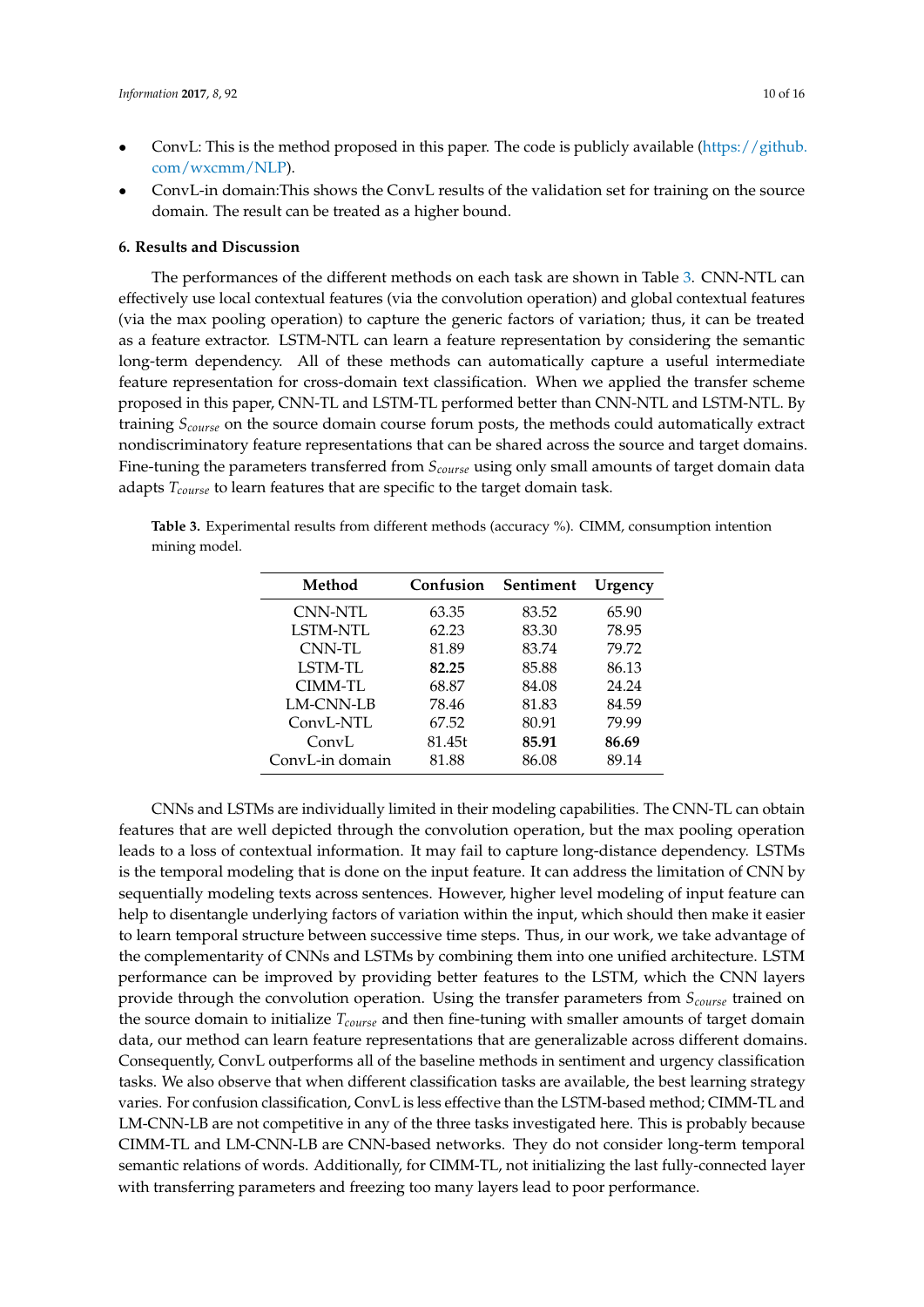Below, we analyze various factors that can influence the effectiveness of our method.

Corpus for training word vector: We compared the word-embedding weight pre-trained by Google News and the MOOC corpus. The dataset is as depicted in Section [5.1](#page-7-2) and the experimental parameters as depicted in Section [5.2,](#page-8-0) except the word embedding and the baseline model is ConvL. Figure [2](#page-10-0) shows that as a weight for the embedding layer, the word vector pre-trained by the MOOC corpus results in performance superior to that of the word vector pre-trained by Google News on all tasks. We conclude that, for cross-domain MOOC forum post classification, a word vector pre-trained using a corpus specific to the task performs better and can introduce more relevant semantic knowledge than one pre-trained on Google News.

<span id="page-10-0"></span>

**Figure 2.** Comparison of word embeddings pre-trained on Google News or on the MOOC corpus.

Epoch number for training on the source domain: We also analyzed the effect of the epoch number during the training of *Scourse*. The dataset is as depicted in Section [5.1](#page-7-2) and experimental parameters as depicted in Section [5.2,](#page-8-0) except the epoch number during the training of *Scourse* and the baseline model is ConvL. As shown in Figure [3,](#page-11-0) the accuracy increases for Epochs 1–3, but as the number of epochs increases further, the performance does not continue to improve. This result suggests that parameters that are well trained using the source domain are crucial for our work and that *Scourse* learns a discriminative feature representation that can satisfactorily initialize *Tcourse*. However, if we train excessively on the source domain, the parameters transferred from *Scourse* to *Tcourse* become overfitted to the source domain, leading to a situation in which the learned feature representation of *Scourse* is excessively specific to the source domain and, thus, underfits the target domain.

Time to readiness for transfer: In this subsection, we evaluate the transferability of ConvL by freezing different layers of *Tcourse* as shown in Figure [4.](#page-11-1) The dataset is as depicted in Section [5.1](#page-7-2) and experimental parameters as depicted in Section [5.2,](#page-8-0) except freezing layers and the baseline model is ConvL. For example, we froze the input-layer of *Tcourse* after transferring the parameters from *Scourse*. The parameters of the layers (i.e., the convolutional layer, LSTM layer and classification layer) were trainable and fine-tuned on only small numbers of labeled reviews of the target domain. Figure [4](#page-11-1) shows that the fine-tuning of additional layers stimulates learning features that are specific to the target domain. When more layers participate in the fine-tuning, the features will be more specific to the target domain, and higher accuracy will be achieved.

Labeled target domain data: We also experimented with different proportions of labeled target domain data by varying them from  $1/20-1/2$ . The dataset is as depicted in Section [5.1](#page-7-2) and experimental parameters as depicted in Section [5.2,](#page-8-0) except the proportions of labeled target domain for fine-tuning and the baseline model is ConvL. According to Table [4,](#page-11-2) each row refers to the average accuracy of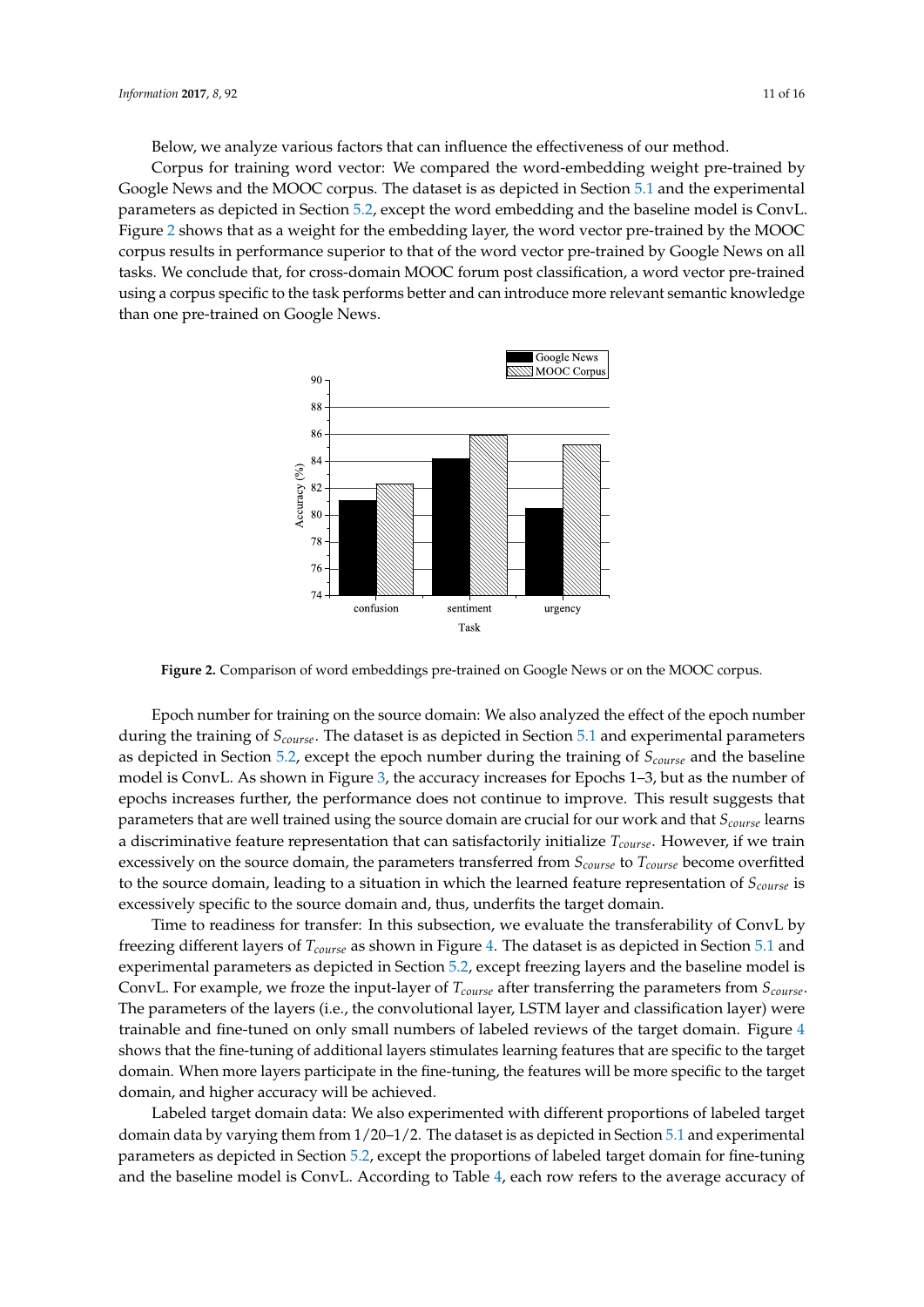<span id="page-11-0"></span>all six cross-domain classification subtasks. The results clearly indicate that the use of the target domain labeled information is critical for learning effective features for transfer learning. This result indicates that our framework learns information that is more specific to the target domain and is more meaningful for cross-domain MOOC forum post classification.



**Figure 3.** Effect of the *Scourse* epoch number.

<span id="page-11-1"></span>

**Figure 4.** Comparison of the accuracy of ConvL when different layers are frozen.

<span id="page-11-2"></span>**Table 4.** Effect of the labeled target domain data ratio for training *Tcourse* (average accuracy of all cross-domain classification subtasks %).

| Ratio of Target Domain Training Data Accuracy (%) |          |
|---------------------------------------------------|----------|
| 1/20                                              | 82.09    |
| 2/20                                              | 84.49    |
| 3/20                                              | 84.54    |
| 4/20                                              | 84.68    |
| $\cdots$                                          | $\cdots$ |
| 10/20                                             | 85.93    |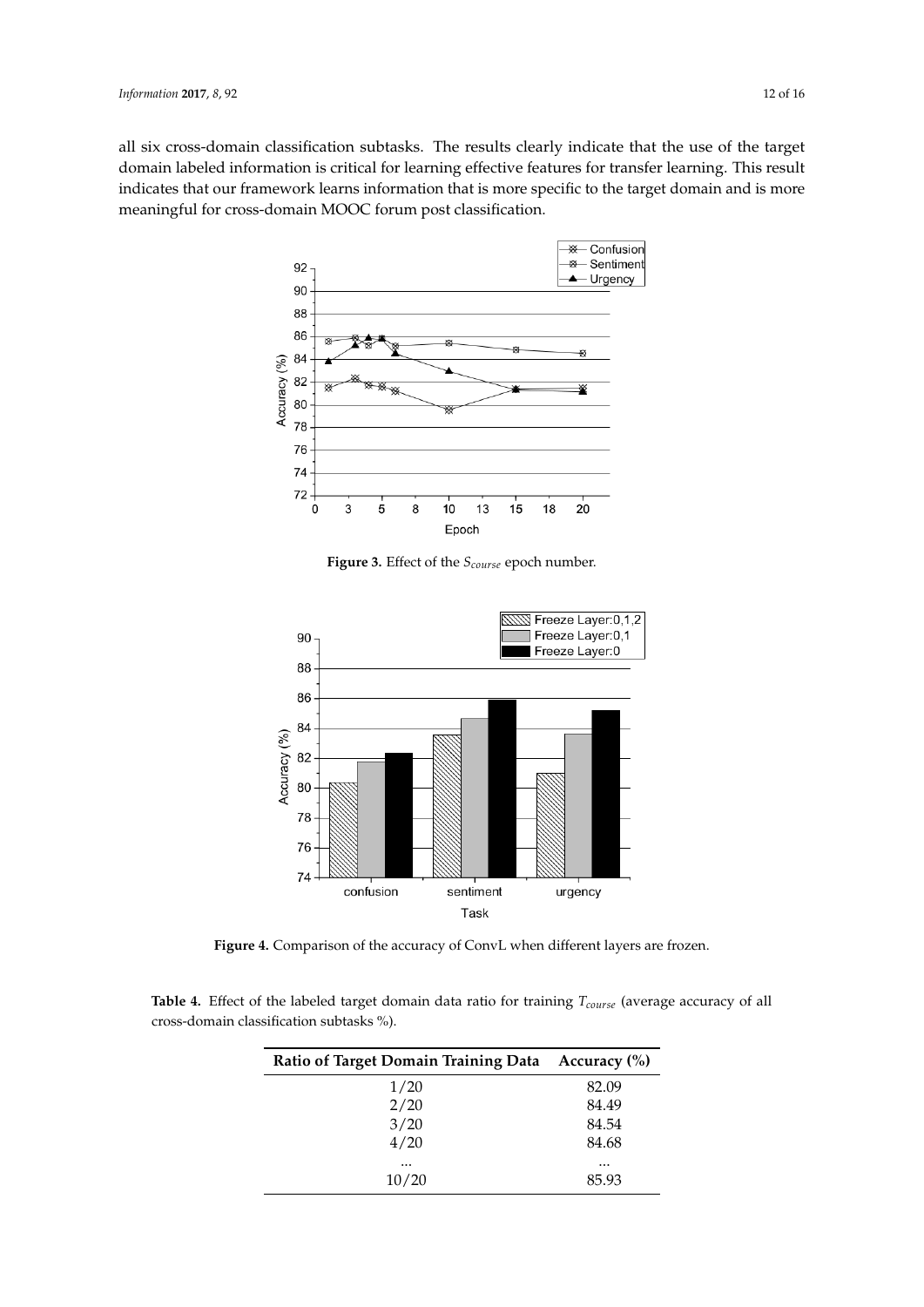Multi-source course: We also compared multi-source and single-source domains. The data are from the dataset as depict in Section [5.1,](#page-7-2) and the baseline model is ConvL. For the multi-source domain, we used one domain as the target domain and the remaining two domains as the source domain. We constructed three cross-domain classification subtasks: {Edu, HS}  $\rightarrow$  Med, {Edu, Med}  $\rightarrow$  HS, {Med, HS} → Edu. In the process of training *Scourse*, the training set consisted of 9/10 of the two source domain data, and the validation set was the remaining 1/10. The process of training *Tcourse* was the same. The rest of the parameters are as depicted in Section [5.2.](#page-8-0) Deep learning has been demonstrated to work well on large corpuses. As shown in Figure [5,](#page-12-1) for urgency classification, as the source domain training data expands, more useful knowledge is introduced, which is advantageous for cross-domain urgency classification. The accuracy of training on multi-source domains was 86.55%. This performance exceeds even that of LSTM-TL trained on one source domain. However, for the confusion/sentiment classification task, the performance of our method when using a multi-source domain is worse. Thus, different classification tasks require different training sample selection methods. Cross-domain performance varies significantly depending on the choice of training samples.

<span id="page-12-1"></span>

**Figure 5.** Comparison of a multi-source domain course and ConvL.

## <span id="page-12-0"></span>**7. Conclusions**

In this paper, we report the first attempt to apply transfer learning to confusion, urgency and sentiment detection in MOOC forum posts. We propose a deep learning framework based on convolution and LSTM that can capture the generic factors of variation present in all of the factors suitable for our three cross-domain MOOC forum post classification tasks. Our framework avoids feature engineering and can perform automatically. The results suggest that vectors pre-trained on an MOOC corpus are better than those pre-trained on Google News for cross-domain MOOC forum post classification. Using an appropriate number of epochs for training on the source domain results in better performance, while freezing excessive layers negatively impacts the transfer performance. Training with additional labeled data from the target domain for fine-tuning leads to learning information that is more specific to the target domain. The multi-source approach is a valid strategy, but depends on the choice of training sample selection.

In the future, we plan to study a combination of data selection and transfer learning approaches that complement each other and use labeled multi-source domain data to maximize their effectiveness. Research on text transfer learning based on deep neural networks and NLP in MOOCs is only in its infancy, and additional efforts are needed to resolve the various issues faced by MOOCs using NLP.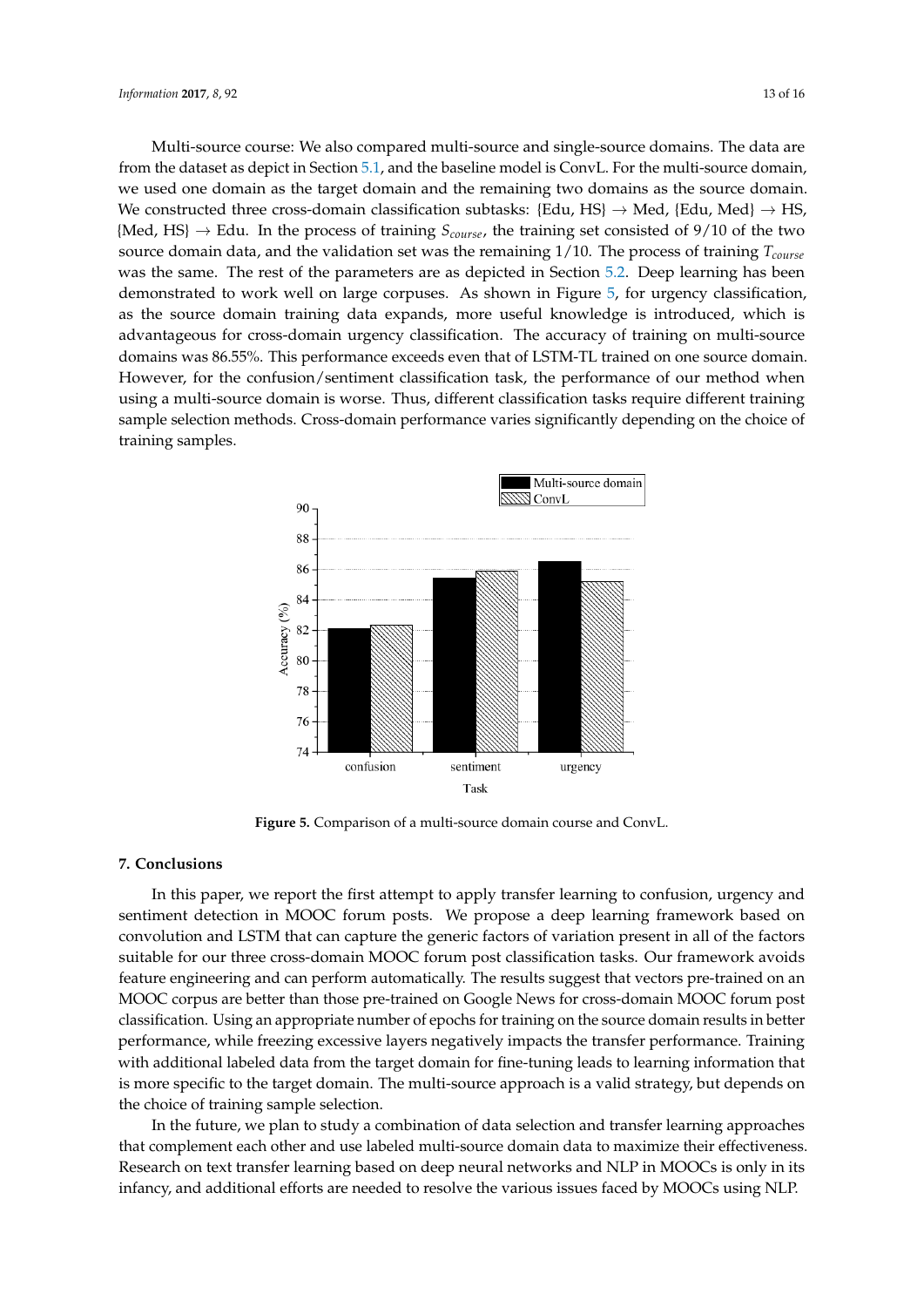**Acknowledgments:** This work was supported by the National Natural Science Foundation of China (No. 61632011, No. 61572102 and No. 61562080), the Natural Science Foundation of Liaoning Province (No. 20170540231), the National Social Science Foundation of China (No. 15BYY028) and Dalian University of Foreign Languages Research Foundation (No. 2014XJQN14 and No. 2014XJQN15).

**Author Contributions:** X.W. designed and wrote the paper; H.L. supervised the work; X.W. and Y.Y performed the experiments; and Y.L. analyzed the data. All authors have read and approved the final manuscript.

**Conflicts of Interest:** The authors declare no conflict of interest.

## **Abbreviations**

The following abbreviations are used in this manuscript:

- MOOC Massive open online course
- CNN Convolutional neural network

LSTM Long short-term memory

NLP Natural language processing

## **References**

- <span id="page-13-0"></span>1. Shah, D. Monetization Over Massiveness: Breaking Down MOOCs by the Numbers in 2016. EdSurge. Available online: https://www.edsurge.com/ (accessed on 25 July 2017).
- <span id="page-13-1"></span>2. Rossi, L.A.; Gnawali, O. Language independent analysis and classification of discussion threads in Coursera MOOC forums. In Proceedings of the Information Reuse and Integration, Redwood City, CA, USA, 13–15 August 2014; pp. 654–661.
- <span id="page-13-2"></span>3. Bakharia, A. Towards Cross-domain MOOC Forum Post Classification. In Proceedings of the L@S: ACM Conference on Learning at Scale, Edinburgh, Scotland, UK, 25–26 April 2016; pp. 253–256.
- <span id="page-13-3"></span>4. Blitzer, J.; McDonald, R.; Pereira, F. Domain adaptation with structural correspondence learning. In Proceedings of the Empirical Methods on Natural Language Processing, Sydney, Australia, 22–23 July 2006; pp. 120–128.
- <span id="page-13-4"></span>5. Jurafsky, D.; Martin, J.H. *Speech and Language Processing: An Introduction to Natural Language Processing, Computational Linguistics, and Speech Recognition*, 1st ed.; Prentice Hall: Upper Saddle River, NJ, USA, 2000; pp. 1–1024.
- <span id="page-13-5"></span>6. LeCun, Y.; Bottou, L.; Bengio, Y.; Haffner, P. Gradient-based learning applied to document recognition. *Proc. IEEE* **1998**, *86*, 2278–2324.
- <span id="page-13-6"></span>7. Hochreiter, S.; Schmidhuber, J. Long short-term memory. *Neural Comput.* **1997**, *9*, 1735–1780.
- <span id="page-13-7"></span>8. Yang, D.; Wen, M.; Howley, I.; Kraut, R.; Rosé, C. Exploring the effect of confusion in discussion forums of massive open online courses. In Proceedings of the L@S: ACM Conference on Learning at Scale, Vancouver, BC, Canada, 14–18 March 2015; pp. 121–130.
- <span id="page-13-8"></span>9. Crossley, S.; McNamara, D.S.; Baker, R.; Wang, Y.; Paquette, L.; Barnes, T.; Bergner, Y. Language to Completion: Success in an Educational Data Mining Massive Open Online Class. In Proceedings of the International Conference on Educational Data Mining, Madrid, Spain, 26–29 June 2015.
- <span id="page-13-9"></span>10. Robinson, C.; Yeomans, M.; Reich, J.; Hulleman, C.; Gehlbach, H. Forecasting student achievement in MOOCs with natural language processing. In Proceedings of the Conference on Learning Analytics & Knowledge, Edinburgh, UK, 25–29 April 2016; pp. 383–387.
- <span id="page-13-10"></span>11. Ramesh, A.; Goldwasser, D.; Huang, B.; Daumé, D., III; Getoor, L. Understanding MOOC discussion forums using seeded LDA. In Proceedings of the Innovative Use of NLP for Building Educational Applications Conference, Baltimore, MD, USA, 22–27 June 2014; pp. 28–33.
- <span id="page-13-11"></span>12. Liu, Z.; Liu, S.; Liu, L.; Sun, J.; Peng, X.; Wang, T. Sentiment recognition of online course reviews using multi-swarm optimization-based selected features. *Neurocomputing* **2016**, *185*, 11–20.
- <span id="page-13-12"></span>13. Tucker, C.S.; Dickens, B.; Divinsky, A. Knowledge Discovery of Student Sentiments in MOOCs and Their Impact on Course Performance. In Proceedings of the International Design Engineering Technical Conferences and Computers and Information in Engineering Conference, Buffalo, New York, NY, USA, 17–20 August 2014; p. V003T04A0288.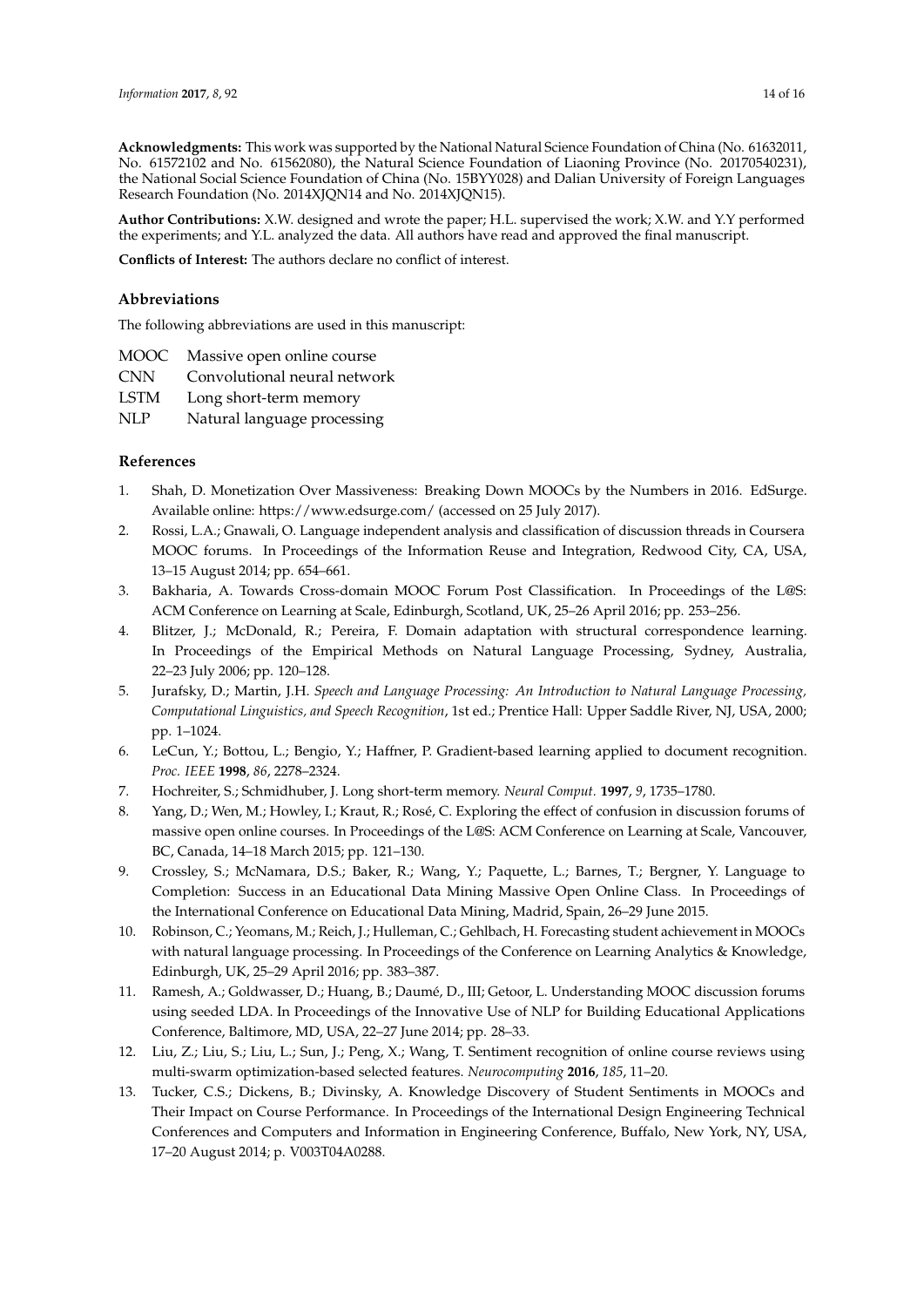- <span id="page-14-0"></span>14. Wen, M.; Yang, D.; Rosé, C.P. Sentiment Analysis in MOOC Discussion Forums: What does it tell us? In Proceedings of the International Conference on Educational Data Mining, London, UK, 4–7 July 2014.
- <span id="page-14-1"></span>15. Agrawal, A.; Venkatraman, J.; Leonard, S.; Paepcke, A. YouEDU: addressing confusion in MOOC discussion forums by recommending instructional video clips. In Proceedings of the International Conference on Educational Data Mining, Madrid, Spain, 26–29 June 2015.
- <span id="page-14-2"></span>16. LeCun, Y.; Bengio, Y.; Hinton, G. Deep learning. *Nature* **2016**, *521*, 436–444.
- <span id="page-14-3"></span>17. Kalchbrenner, N.; Grefenstette, E.; Blunsom, P. A convolutional neural network for modelling sentences. In Proceedings of the Association for Computational Linguistics Conference, Baltimore, MD, USA, 22–27 June 2014; pp. 655–665.
- <span id="page-14-4"></span>18. Nguyen, T.H.; Grishman, R. Relation extraction: Perspective from con-volutional neural networks. In Proceedings of the North American Chapter of the Association for Computational Linguistics: Human Language Technologies, Denver, CO, USA, 31 May–5 June 2015; pp. 39–48.
- <span id="page-14-5"></span>19. Kim, Y. Convolutional neural networks for sentence classification. In Proceedings of the Conference on Empirical Methods on Natural Language Processing, Doha, Qatar, 25–29 October 2014; pp. 1746–1751.
- <span id="page-14-6"></span>20. Meng, F.; Lu, Z.; Wang, M.; Li, H.; Jiang, W.; Liu, Q. Encoding source language with convolutional neural network for machine translation. In Proceedings of the Association for Computational Linguistics Conference, Beijing, China, 26–31 July 2015; pp. 20–30.
- <span id="page-14-7"></span>21. Ding, X.; Liu, T.; Duan, J.; Nie, J.Y. Mining user consumption intention from social media using domain adaptive convolutional neural network. In Proceedings of the Association for the Advancement of Artificial Intelligence (AAAI), Austin, TX, USA, 25–30 January 2015; pp. 2389–2395.
- <span id="page-14-8"></span>22. Chen, H.; Sun, M.; Tu, C.; Lin, Y.; Liu, Z. Neural sentiment classification with user and product attention. In Proceedings of the Conference on Empirical Methods on Natural Language Processing, Austin, TX, USA, 1–4 November 2016; pp. 1650–1659.
- <span id="page-14-9"></span>23. Tang, D.; Qin, B.; Feng, X.; Liu, T. Effective LSTMs for Target-Dependent Sentiment Classification. In Proceedings of the International Conference on Computational Linguistics, Osaka, Japan, 11–16 December 2016; pp. 3298–3307.
- <span id="page-14-10"></span>24. Kandaswamy, C.; Silva, L.M.; Alexandre, L.A.; Santos, J.M.; de Sá, J.M. Improving deep neural network performance by reusing features trained with transductive transference. In Proceedings of the International Conference on Artificial Neural Networks. A conference of the European Neural Network Society, Hamburg, Germany, 15–19 September 2014; pp. 265–272.
- <span id="page-14-11"></span>25. Harel, M.; Mannor, S. Learning from multiple outlooks. In Proceedings of the International Conference on Machine Learning, Bellevue, WA, USA, 28 June–2 July 2011; pp. 401–408.
- <span id="page-14-12"></span>26. Nam, J.; Kim, S. Heterogeneous defect prediction. In Proceedings of the European Software Engineering Conference and the ACM SIGSOFT Symposium on the Foundations of Software Engineering, Bergamo, Italy, 30 August–4 September 2015; pp. 508–519.
- <span id="page-14-13"></span>27. Huang, J.T.; Li, J.Y.; Yu, D.; Deng, L.; Gong, Y.F. Cross-language knowledge transfer using multilingual deep neural network with shared hidden layers. In Proceedings of the International Conference on Acoustics, Speech and Signal Processing, Vancouver, BC, Canada, 26–31 May 2013; pp. 7304–7308.
- <span id="page-14-14"></span>28. Pan, S.J.; Ni, X.; Sun, J.T.; Yang, Q.; Chen, Z. Cross-domain sentiment classification via spectral feature alignment. In Proceedings of the International World Wide Web Conference, Raleigh, WA, USA, 26–30 April 2010; pp. 751–760.
- <span id="page-14-15"></span>29. Zhou, G.; He, T.; Wu, W.; Hu, X.T. Linking heterogeneous input features with pivots for domain adaptation. In Proceedings of the International Joint Conference on Artificial Intelligence, Buenos Aires, Argentina, 25–31 July 2015; pp. 1419–1425.
- <span id="page-14-16"></span>30. Bollegala, D.; Mu, T.; Goulermas, J.Y. Cross-Domain Sentiment Classification Using Sentiment Sensitive Embeddings. *IEEE Trans. Knowl. Data Eng.* **2016**, *28*, 398–410.
- <span id="page-14-17"></span>31. Xia, R.; Zong, C.; Hu, X.; Cambria, E. Feature ensemble plus sample selection: Domain adaptation for sentiment classification. *Intell. Syst.* **2013**, *28*, 10–18.
- <span id="page-14-18"></span>32. Huang, X.; Rao, Y.; Xie, H.; Wong, T.; Wang, F. Cross-Domain Sentiment Classification via Topic-Related TrAdaBoost. In Proceedings of the Association for the Advancement of Artificial Intelligence Conference, San Francisco, CA, USA, 4–9 February 2017; pp. 4939–4940.